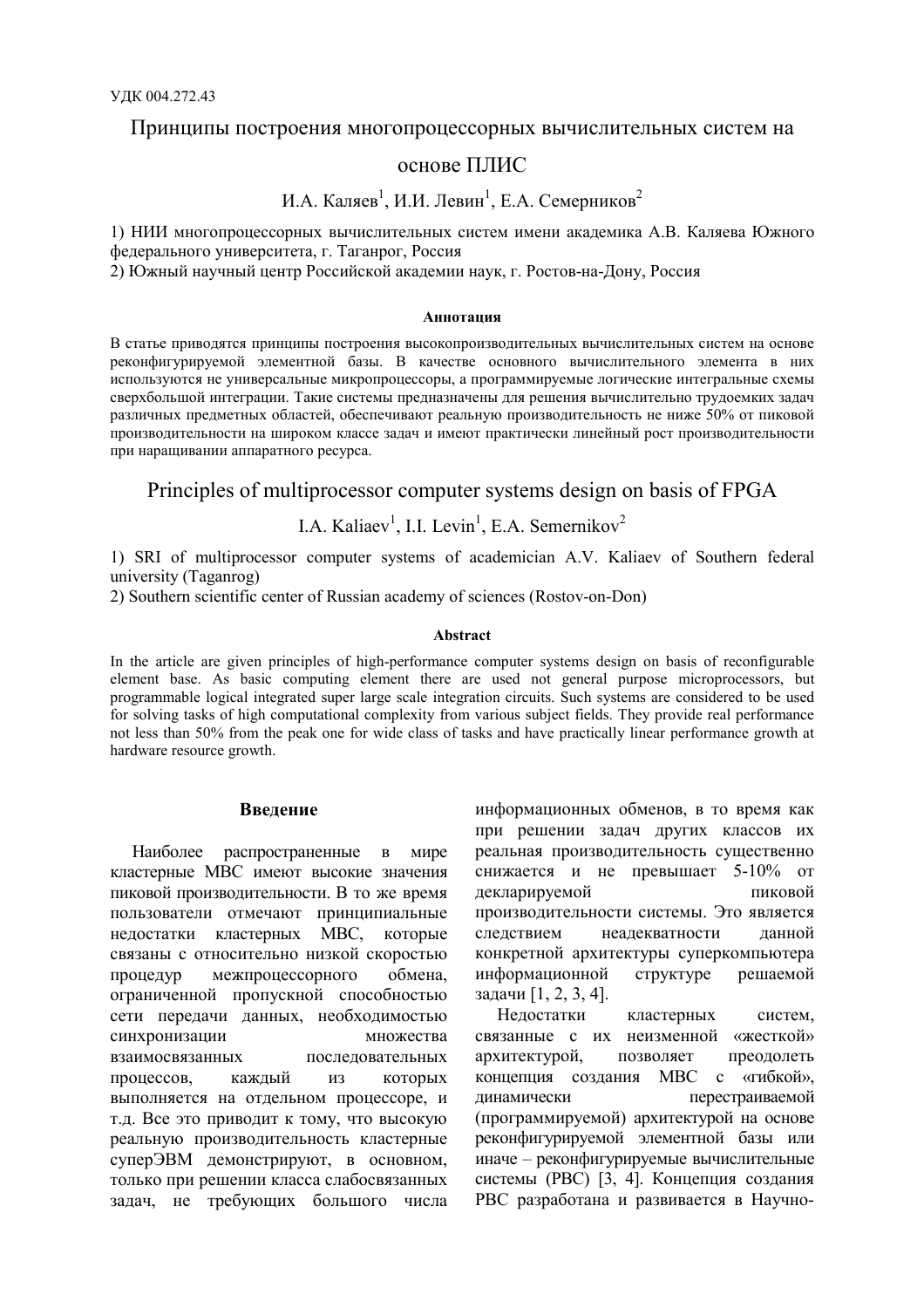исследовательском институте многопроцессорных вычислительных систем имени академика А.В. Каляева Южного федерального университета (НИИ МВС ЮФУ) уже более 20 лет. В отличие от многопроцессорных вычислительных систем  $\mathbf{c}$ «жесткой» архитектурой может **PBC** динамически архитектура изменяться процессе ИХ  $\overline{R}$ функционирования. B результате  $\overline{\mathbf{V}}$ пользователя появляется возможность адаптации архитектуры вычислительной системы под структуру решаемой им задачи. Иными словами, пользователь может, оставаясь  $\overline{B}$ рамках базовой архитектуры системы. создавать проблемно-ориентированные вычислители, структура которых соответствует структуре решаемой задачи. Проведенные исследования  $\overline{M}$ многочисленные практические разработки, выполненные в НИИ МВС ЮФУ, показали [5,6,7], что данной концепции реализация обеспечивает высокую реальную PBC. близкую производительность  $\mathbf K$ пиковой на широком классе задач, в том числе при решении «сильносвязанных» задач. B качестве основного **PBC** вычислительного элемента  $\mathbf{p}$ используются  $He$ универсальные микропроцессоры, a программируемые логические интегральные схемы (ПЛИС) сверхбольшой интеграции. На основе предложенной концепции возможно  $6e<sub>3</sub>$ привлечения больших финансовых затрат высокопроизводительные создавать вычислительные системы. сушественно опережающие зарубежные суперЭВМ по таким характеристикам как соотношения производительность/пиковая «реальная производительность» (эффективность) и «реальная производительность/объем» (компактность). Eme олной важной характеристикой РВС является практически линейный рост производительности при наращивании аппаратного ресурса [4], что является следствием исключения **ИЗ** вычислительного процесса множества действий. которые вспомогательных неизбежно сопровождают вычисления в процессорах, универсальных на базе которых построены суперЭВМ традиционной архитектуры.

# Архитектурные особенности и принципы организации вычислений в **PRC**

В отличие от традиционных методов организации параллельных вычислений ориентируются на **PBC** абсолютно параллельную форму алгоритма задачи - ее информационный  $\mathbf{r}$   $\mathbf{p}$   $\mathbf{a}$   $\mathbf{b}$ . Пол информационным графом [2] понимается граф, вершины которого соответствуют арифметико-логическим операциям нал ячейками операндами или (каналами) памяти. расположены которых  $\overline{B}$ информационные массивы. Дуги информационного соответствуют rpada информационной зависимости между вершинами. Если существует направленная дуга, соединяющая вершину а с вершиной  $b$ , то это означает, что результат операции, соответствующий вершине информационного графа  $a_{\rm s}$ является входным операндом операции, соответствующей вершине  $b$ . Вершины. соответствующие каналам памяти.  $\mathbf{R}$ которых располагается входная и выходная информация, являются входными  $\overline{M}$ выходными вершинами информационного графа. Информационные графы больших и сложных залач могут содержать миллионы вершин.

Идея концепции построения **PBC** заключается в аппаратной реализации всех предписанных операций. вершинами информационного графа задачи, **BCCX** каналов передачи данных между вершинами, соответствующих дугам графа, информационных  $\overline{M}$  $_{\rm{R}\rm{c}\rm{e}\rm{x}}$ каналов. соответствующих входным и выходным вершинам. B этом случае задача. определенная информационным графом. будет выполнена максимально быстро. поскольку обеспечивается максимально возможное распараллеливание вычислений. Такое решение задачи принято называть структурным [4].

Основными вычислительными блоками в РВС являются макропроцессоры (МАП). Макропроцессор позволяет реализовывать крупные операции, которые предписаны вершинами информационного графа. Макропроцессор представляет собой некоторый набор элементарных процессоров (ЭП), объединяемых в единый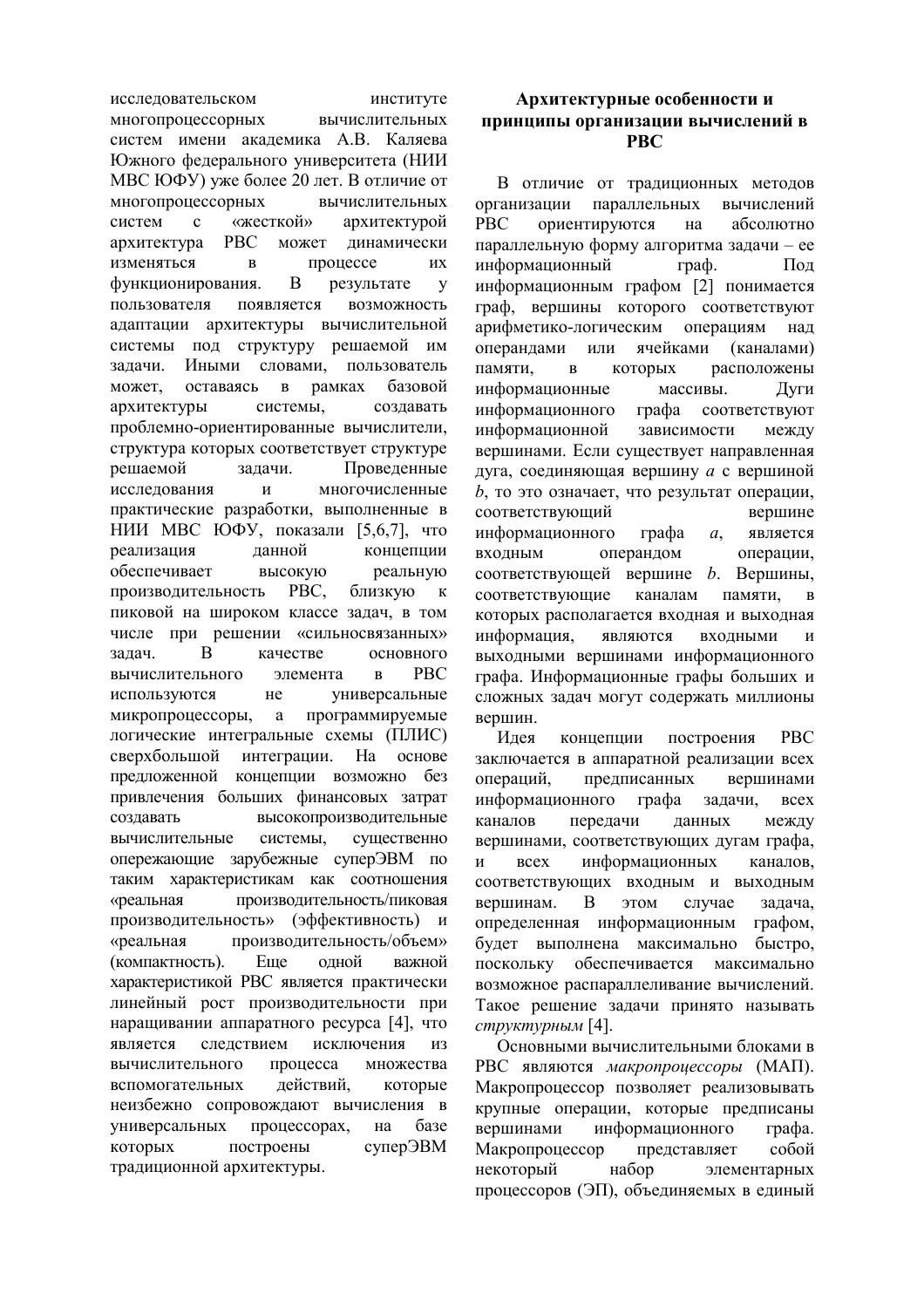программно-неделимый вычислительный pecypc помошью локального  $\mathfrak{g}$ пространственного коммутатора  $(K_1)$ Внутренний (рис. 1,  $a)$ . коммутатор макропроцессора, как правило, соединяет по полному графу все информационные выходы элементарных входы  $\overline{M}$ процессоров. внешние информационные входы X, внешние информационные выходы Z макропроцессора. Настройка макропроцессора крупную на функционально законченную операцию (макрооперацию) производится с помощью блока макроопераций (БМ). В каждый момент времени макропроцессор может реализовывать ТОПЬКО ОДНУ макрооперацию. Незалействованные  $\mathbf{R}$ макрооперации элементарные процессоры будут простаивать.



Рис.1. Структурная схема макропроцессора

Следует отметить, что в отличие от стандартного микропроцессора элементарный процессор макропроцессора управляет процессом обработки He информации, лишь реализует a соответствующую emy операцию над операндами, поступающими на его входы.

реализации того Лля или иного информационного графа решаемой задачи макропроцессоры должны иметь возможности соелинения  $\overline{R}$ вычислительные параллельно-конвейерные структуры. С этой целью в состав РВС включен коммутатор второго уровня или системный коммутатор, обеспечивающий варианты различные соелинения макропроцессоров друг с другом. Кроме того, в состав РВС входит распределенная обеспечивающая память. возможности параллельной вылачи массива входных данных на входы макропроцессоров и записи результатов вычислений с их выходов.



Рис.2. Обобщенная схема РВС

Обобщенная схема РВС приведена на рис. 2. В ее состав входят множество макропроцессоров. состоящих  $\overline{u}$ элементарных процессоров, соединяемых между собой с помощью локального коммутатора; распределенной памяти (РП), включающей в свой состав контроллер распределенной памяти (КРП) и множество каналов РП, а также системный коммутатор  $K_2$ , предназначенный как для соединения макропроцессоров с друг с другом в вычислительные структуры, так и для их параллельного доступа  $\overline{\mathbf{K}}$ каналам распределенной памяти. Множество входных и выходных дуг информационного rnada реализуется системным коммутатором  $K_{2}$ обеспечивающим подключение каналов распределенной памяти к тем или иным входам и выходам макропроцессоров. При этом массивы отображаются вхолных ланных  $\mathbf{R}$ соответствующие каналы распределенной памяти, процедура обращения к которым реализуется с помощью КРП.

Основные положения концепции были сформулированы акалемиком А.В. Каляевым в середине 80-х годов прошлого века и развиваются в НИИ МВС ЮФУ уже более двадцати лет. Опираясь на сформулированную концепцию, в 80-е-90-е голы в НИИ МВС ЮФУ был созлан нелый вычислительных систем ряд  $\mathbf{c}$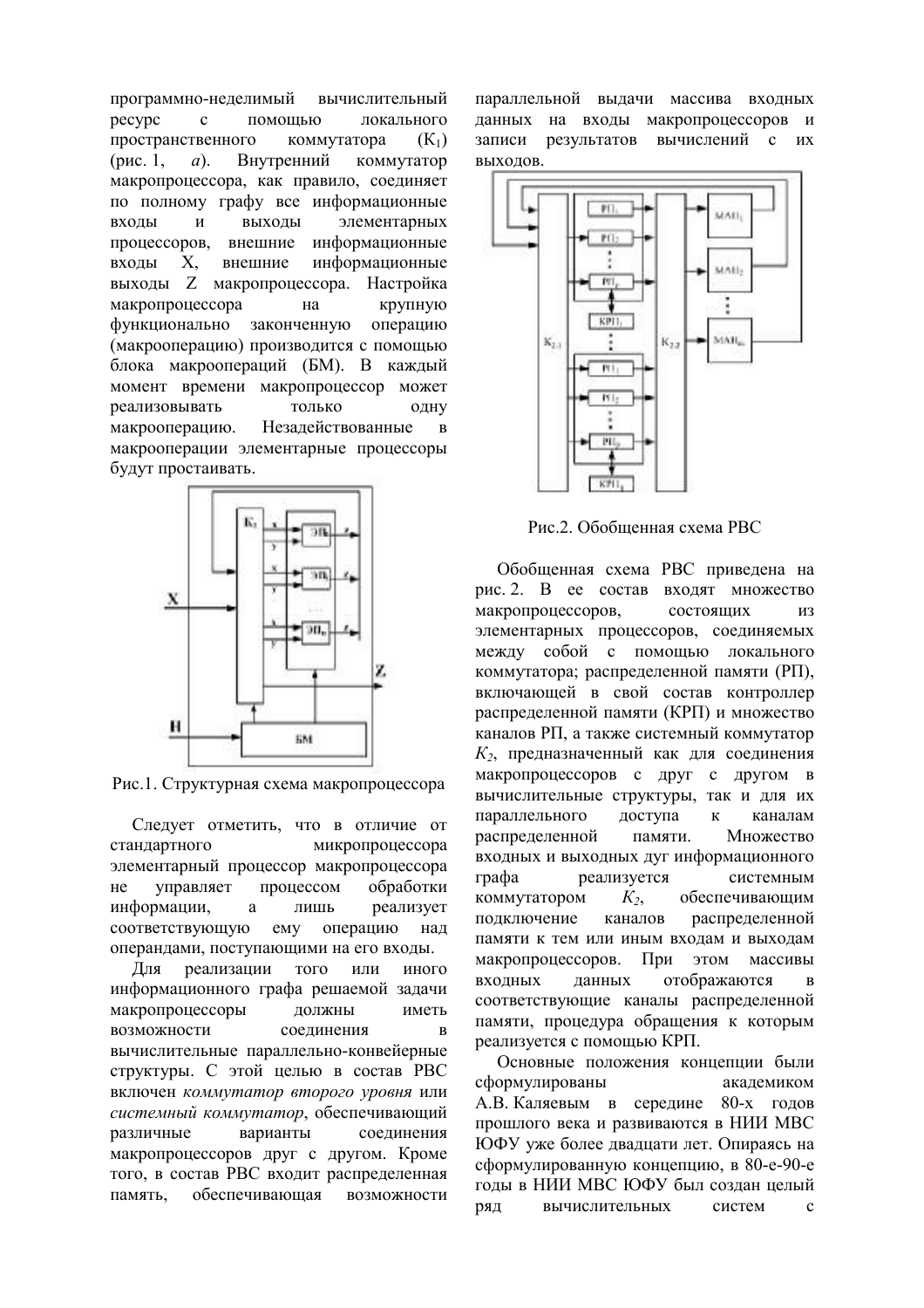реконфигурируемой архитектурой. Созданные системы представляли собой первые шаги на ПУТИ практического становления данного направления вычислительной техники.

Несмотря на большой объем проведенных 80-90-е годы исследований в области высокопроизводительных вычислительных систем  $\mathbf{c}$ реконфигурируемой архитектурой  $\overline{M}$ создание ряда опытных образцов, дело до серийного выпуска систем такого типа не дошло. Это было вызвано тем. что реконфигурируемые вычислительные системы, созданные на основе элементной базы того времени, не позволяли в полной Mepe реализовать преимущества концепции. Перестройка архитектуры только затрагивала связи между процессорами, в то время как структура самих процессоров перестраивалась в узких пределах и была достаточно жесткой, поскольку процессоры были выполнены на серийных микропроцессорах с неизменной Вычислительные структурой. системы получались громоздкими, малонадежными, сложными в эксплуатации.

Таким образом, реализация и широкое внелрение практику илеи  $\overline{B}$ высокопроизводительных вычислительных систем с реконфигурируемой архитектурой сдерживалась отсутствием в нашей стране соответствующей этой концепции элементной базы. Полномасштабная же реализация **PBC** требует наличия принципиально иной элементной базы, удовлетворяющей следующим основным критериям:

- высокой интеграции, степени позволяющей реализовать крупные фрагменты вычислений;

- сравнительно низкой стоимости при мелкосерийном производстве вычислительных систем:

- возможности аппаратной реализации специализированных вычислительных структур;

- возможности реализации различных схем распараллеливания вычислений;

- возможности реконфигурации сформированных вычислительных **CTDVKTVD** при переходе  $_{\text{OT}}$ ОДНИХ алгоритмов и схем распараллеливания к другим;

- поллержки разработки схемотехнических решений системами автоматизированного проектирования.

Всем ЭТИМ требованиям отвечают появившиеся в конце XX-го и начале XXIпрограммируемые логические  $\Gamma$   $\Omega$ века интегральные  $(IIIMC)$ схемы  $\overline{c}$ сверхвысокой степенью интеграции (в английской аббревиатуре FPGA - Filed Programmable Gates Array). В ПЛИС изначально заложены возможности реконфигурирования внутренней ИХ архитектуры, и поэтому они наилучшим соответствуют образом концепции реконфигурируемых вычислительных систем

Основными преимуществами программируемых логических интегральных схем являются: возможность аппаратной реализации сложных параллельных алгоритмов; наличие средств САПР, позволяющих провести полное моделирование системы; возможность программирования или изменения конфигурации непосредственно в системе; совместимость различных проектов при их переводе на языки описания аппаратуры -VHDL, AHDL, Verilog и др.

ПЛИС выпускаются несколькими фирмами: Xilinx, Altera, Atmel, Vantis, Lucent и др. Ведущим производителем ПЛИС является фирма Xilinx, занимающая более 40% мирового рынка. При этом фирма каждые 1,5-2 года выпускает на рынок **BCC** новые поколения ПЛИС, превосходящие предыдущие поколения по таким показателям. как потребляемая мощность, тактовая частота  $\overline{u}$ функциональные возможности.

 $Ha$ рис. 3 показаны графики. отражающие основные тенденции развития высокопроизводительных ПЛИС фирмы Xilinx.



Рис. 3. Основные тенденции развития высокопроизводительных ПЛИС фирмы Xilinx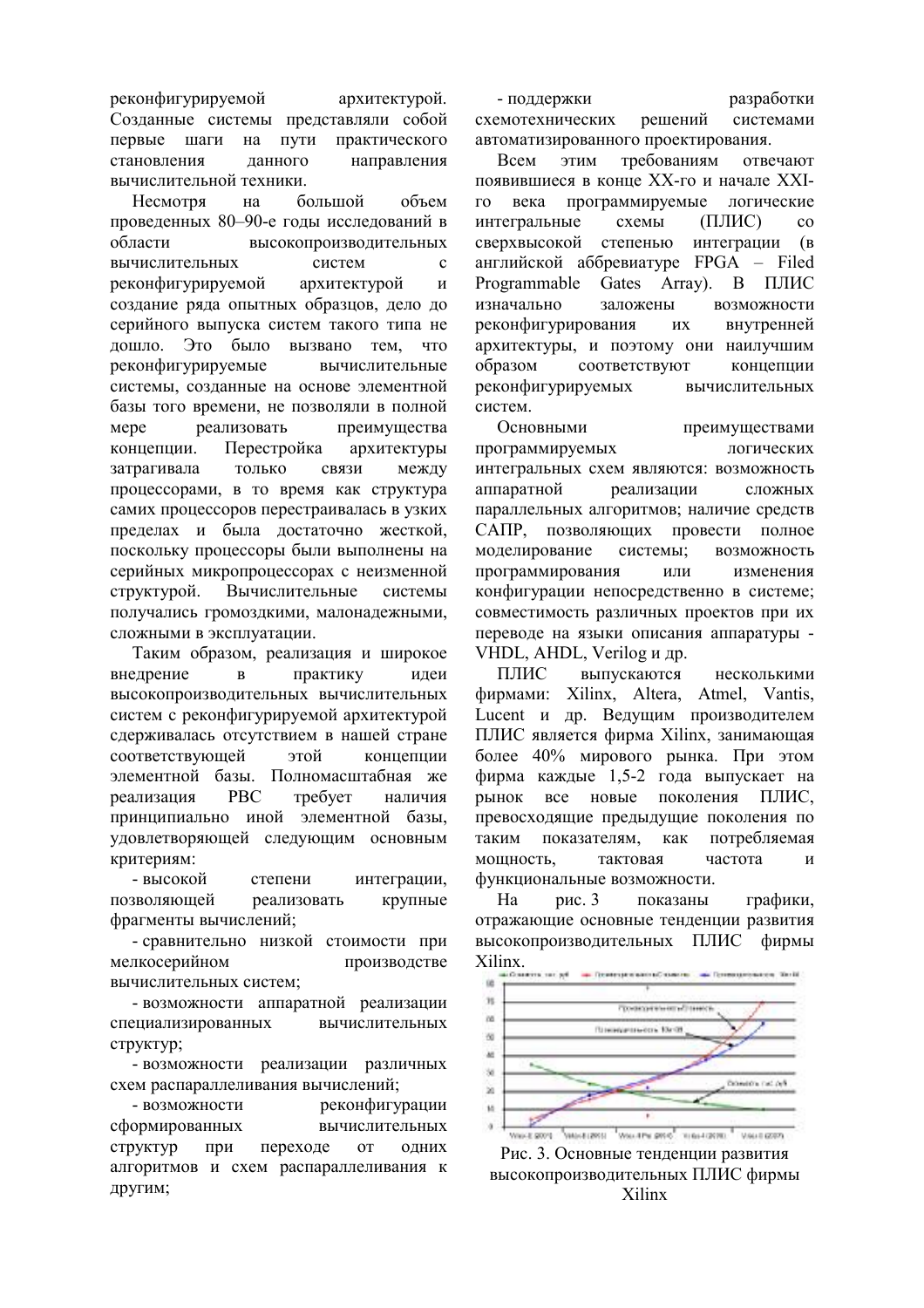Как вилно, стоимость ПЛИС имеет тенденцию к снижению в абсолютном выражении. Производительность (синий график) оценивалась путем размещения в ПЛИС максимально **ВОЗМОЖНОГО** количества 32-разрядных устройств с плавающей запятой стандарта IEEE-754, функционирующих на частоте работы микросхемы. Красный график показывает экспоненциальный **DOCT** отношения «Производительность/Стоимость», что, в свою очередь, свидетельствует о росте экономической эффективности элементной базы на основе ПЛИС.

Таким образом. наличие широких возможностей реконфигурирования, поддержанных удобными САПР, и высокая экономическая эффективность современных ПЛИС позволяют сделать олнозначный ВЫВОД TOM. что ОНИ  $\alpha$ наиболее перспективной являются элементной базой для построения РВС.

Применение ПЛИС большой степени интеграции дало возможность перейти к созланию больших решающих полей. объединяющих вычислительные ресурсы ПЛИС множества  $\overline{B}$ елиный вычислительный ресурс. Это позволило отказаться от прежнего подхода, в котором микросхемам отводилось отдельным определенное постоянное функциональное перейти назначение.  $\overline{M}$ более  $\mathbf{k}$ прогрессивной архитектуре, когда в любой микросхеме может быть реализовано любое функциональное устройство. которое необходимо в данном месте решающего поля. В этом смысле решающее поле является как бы аналогом сверхбольшой ПЛИС, объединяющей в себе все их аппаратные ресурсы.

Однако построение больших решающих полей на ПЛИС выявило новые проблемы. Первая проблема - это негативный эффект границ, возникающих на стыках отдельных ПЛИС при их объединении в решающее поле. Эффекты границ сказываются при реализации больших фрагментов вычислительных структур. которые не могут быть реализованы пределах  $\, {\bf B}$ отдельной микросхемы, а требуют ресурса нескольких ПЛИС. Вторая проблема - это конструктивно-технологические ограничения, которые заключается в том, ч<sub>ТО</sub> невозможно разместить

ПЛИС

на

неограниченное количество

печатной плате приемлемого размера. Эта проблема решается путем модульного построения аппаратных средств РВС и модульной наращиваемости на основе унифицированных базовых модулей. Базовые модули не только позволяют путем комплексирования создавать **PBC** необходимой производительности, но и сами по себе являются реконфигурируемой вычислительной системой. способной совместно с персональным компьютером (в качестве интеллектуального терминала) решать пользовательские задачи.

Однако введение модульного принципа построения аппаратных средств обострило первую проблему, породив еще один тип границ - межмодульный. Суть решения проблемы границ заключается в создании единого типа интерфейса как между ПЛИС в пределах базового модуля, так и между ПЛИС разных базовых модулей.

Ограниченность аппаратного ресурса приводит к тому, что для больших задач весь информационный граф не может быть имеющемся отображен  $\mathbf{B}$ аппаратном pecypce PBC.  $\overline{R}$ случае этом информационный граф сегментируется на фрагменты - непересекающиеся базовые физически полграфы. реализуемые  $\mathbf{B}$ аппаратуре РВС, а решение большой задачи структурно-процедурным выполняется способом, при котором на решающее поле ПЛИС поочередно отображаются базовые подграфы информационного графа.  $\overline{M}$ вычисления  $\overline{B}$ соответствии  $\mathbf{c}$ отображенным подграфом выполняются структурно,  $\mathbf{a}$ смена подграфов выполняется процедурно [4, 8].

случае B простейшем структурнопроцедурный вычислительный процесс в РВС организуется следующим образом. В аппаратном ресурсе РВС реализуется один из базовых подграфов сегментированного информационного графа задачи и на его входы из блоков памяти подаются входные фрагмента. Процесс данные этого вычисления реализуется вычислительной структурой. соответствующей ланному подграфу, и на выходе формируется результат вычислений, который запоминается в соответствующих блоках памяти. Далее в аппаратном ресурсе РВС реализуется следующий базовый подграф сегментированного информационного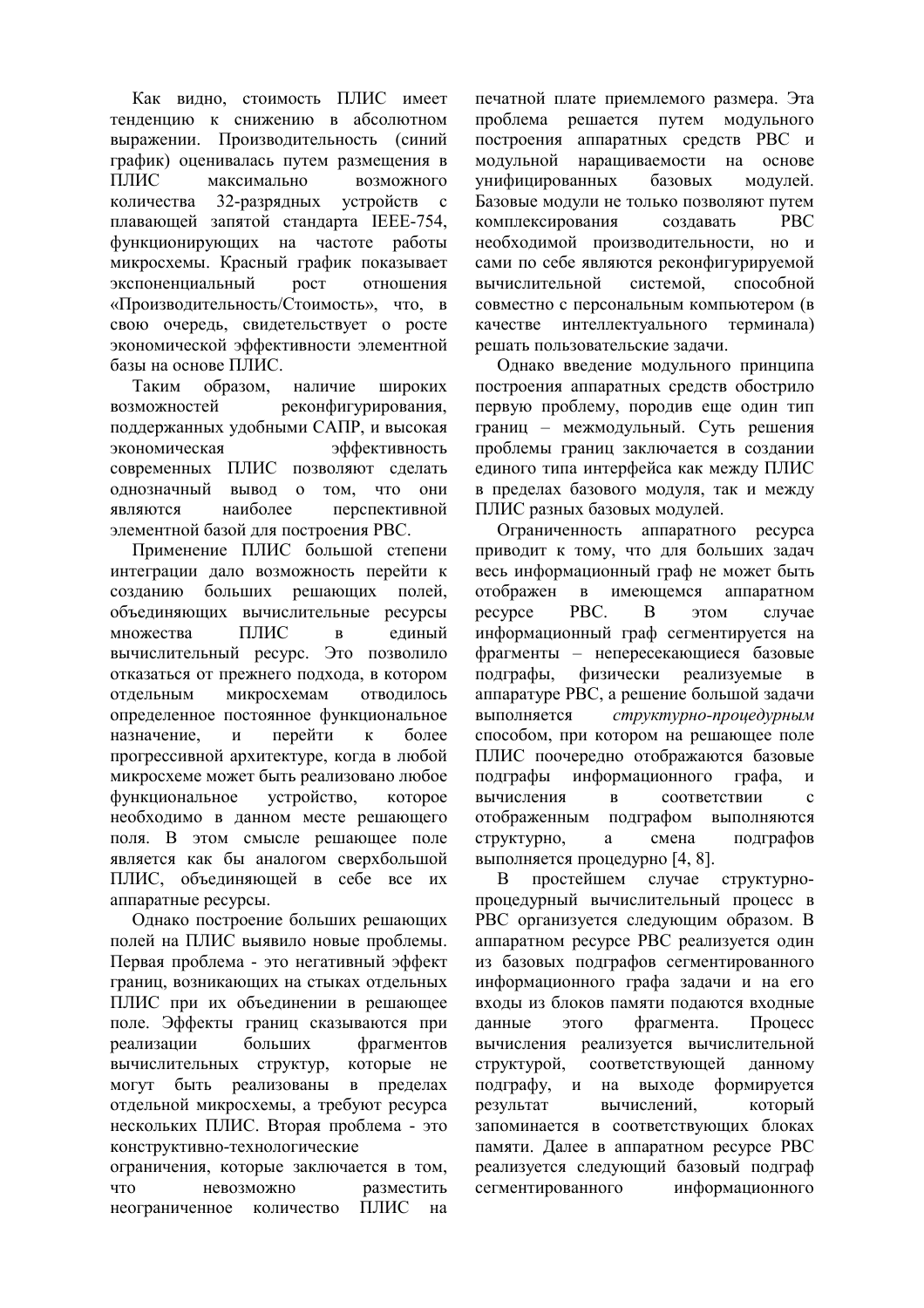графа залачи, и процесс повторяется. Этот процесс показан на рис. 4.

При реализании структурнопроцедурного метода информационный граф задачи представляется в виде кортежа изоморфных базовых подграфов, которые информационно-независимыми являются или непосредственно зависящими друг от друга. Кортеж информационных подграфов преобразуется  $\overline{B}$ специальную вычислительную конструкцию  $- \kappa a \partial p$ . Можно сказать, что кадру соответствует подграф задачи, реализованный аппаратно, через который следует поток операндов. При ЭТОМ каждая группа операндов (результатов) соответствует входным (выходным) вершинам определенного подграфа кортежа. Смена кадров в РВС осуществляется процедурно по единой для всей системы программе.



ис. 4. Процесс решения задачи в РВС

Механизм последовательного обхода подграфов информационного графа задачи кадрами принято называть структурнопроиедурной организацией вычислений.

**PBC**  $\overline{c}$ структурно-процедурной организацией вычислений является гибридом фон-неймановской архитектуры и архитектуры потока данных. Такая организация вычислений обеспечивает детерминизм выполнения программы, что в общем случае недостижимо  $\overline{R}$ многопроцессорных системах. построенных традиционной  $\Pi$ O мультипроцедурной архитектуре (кластерные MBC). При этом обеспечивается также  $\overline{M}$ высокая эффективность параллельных вычислений на широком классе залач.

Особенность архитектуры **PBC** заключаются в том, что в процессе конструирования она не формируется окончательно, а остается в определенном незавершенной открытой. смысле  $\overline{M}$ Окончательное программирование архитектуры **PBC** включает созлание функциональных узлов (элементарных процессоров) для выполнения вычислений. настройку Прямых информационных каналов в коммутаторах  $K_1$  и  $K_2$  между элементарными процессорами, настройку распределенной памяти блоков на реализацию процедур чтения и записи информационных массивов. Аппаратнопрограммные средства РВС позволяют синтезировать произвольные соединения между компонентами системы, создавая необходимые вычислительные структуры. Совокупность вычислительных структур, созданных в рамках базовой архитектуры РВС, образуют виртуальный проблемноориентированный вычислитель, структура которого адекватна информационному графу (подграфу) решаемой задачи [4].

## Организация аппаратных средств РВС на основе ПЛИС

Высокопроизводительные

реконфигурируемые вычислительные целесообразно системы строить  $\overline{10}$ принципу модульной наращиваемости из однотипных базовых модулей. Базовые модули, с одной стороны, несут на себе конструктивные ограничения, а с другой стороны, должны в полной мере сохранить концептуальные особенности **BCC** архитектуры реконфигурируемых систем. требования Поэтому И ограничения. оказывающие влияние на характеристики базового модуля РВС, можно условно архитектурные разделить на  $\mathbf{u}$ конструктивно-технологические.

К архитектурным требованиям относятся параметры системы, которые должны найти  $c$ <sub>RO</sub> $e$ отражение  $\overline{B}$ **ОСНОВНЫХ** характеристиках базового модуля таким образом, чтобы при построении системы реализовать  $\mathbf{R}$ отличительные PBC. особенности Исхоля **ИЗ** архитектурных требований, базовый модуль должен включать некоторое сбалансированное количество элементарных процессоров блоков  $\mathbf{M}$ памяти объелиненных  $\mathfrak{c}$ помошью полнодоступной системы быстрых каналов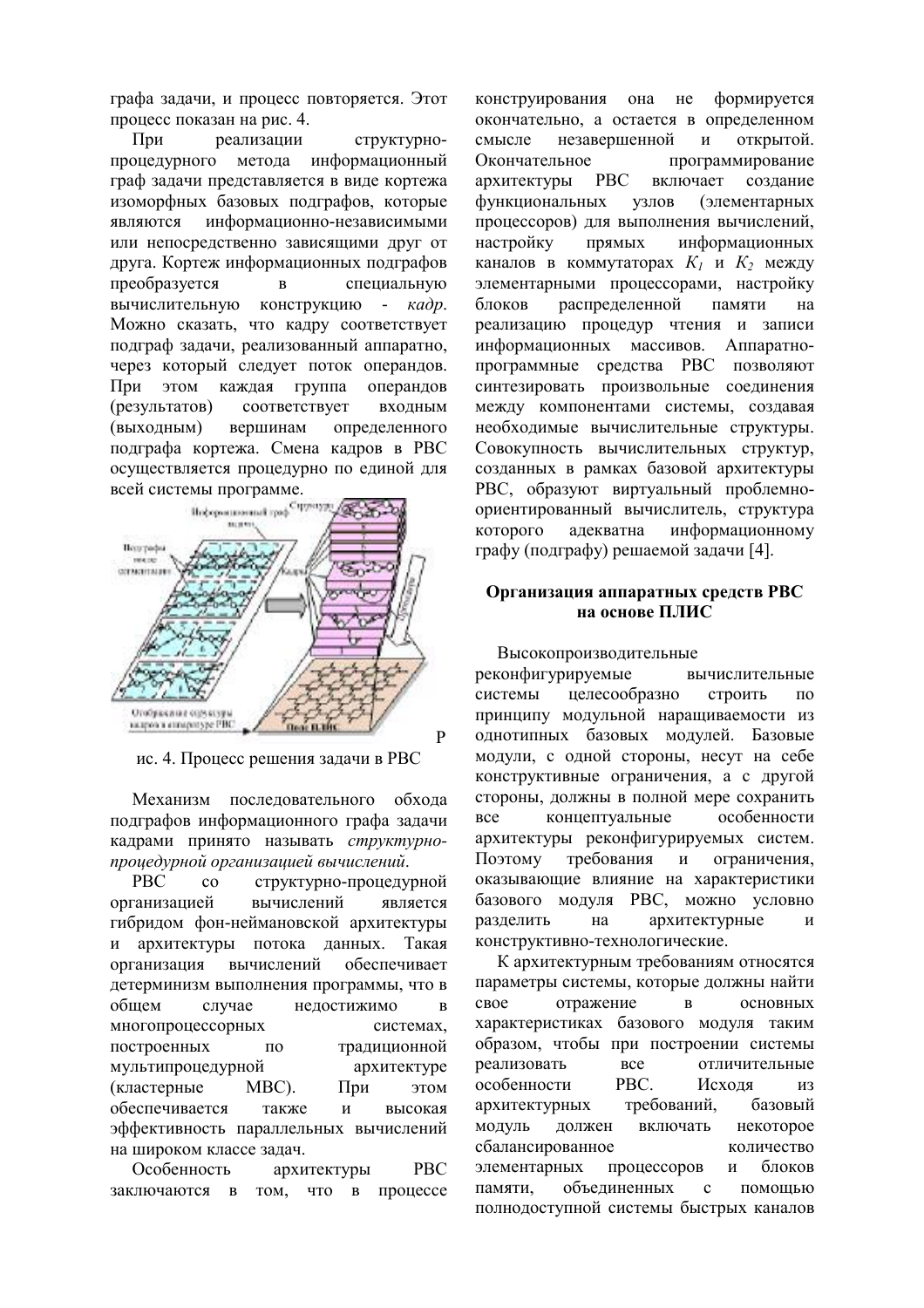и способных реализовать, желательно целиком, базовые подграфы различных точки зрения операционной залач. С системы базовый модуль должен собой программнопредставлять неделимый аппаратный pecypc при организации вычислительного процесса в PBC.

 $\kappa$ конструктивно-технологическим требованиям и ограничениям относятся возможности конструктивной реализации всех архитектурных особенностей базового модуля на современном уровне технологии. Параметры базового модуля зависят от многих факторов: элементной базы. которая определяет вычислительные возможности базового модуля; размеров и технологических норм печатной платы, характеристик разъемов и соединителей ЛЛЯ организации внешних связей. подсистемы электропитания и отвода тепла и т.п. Все это накладывает определенные ограничения архитектурные на возможности базовых модулей.

Сформулированные архитектурные и конструктивные требования и ограничения являются определяющими при создании РВС, которые предназначены для решения широкого круга задач. Для проблемноориентированных **PBC** определяющим требование обязательной может стать реализации в пределах базового модуля базовых подграфов данной проблемной области. При этом базовый модуль может быть конструктивно реализован на нескольких печатных платах.

Укрупненная структура базового модуля показана на рис. 5.



Рис. 5. Укрупненная структура базового молуля

В состав базового модуля (БМ) входит некоторое множество макропроцессоров (МАП) и блоков памяти (М), объединенных  $\mathbf{c}$ помошью пространственной коммутационной системы  $K_2$ . Каждый макропроцессор, в свою очередь, содержит процессоров  $\boldsymbol{m}$ элементарных  $(\exists \Pi)$ . объединенных коммутатором  $K_1$ . Таким образом, в базовом модуле, показанном на 5, имеет место двухуровневая рис. коммутационная система. Первый уровень устанавливает связи между элементарными процессорами внутри макропроцессора, а второй уровень связи между макропроцессорами внутри базового модуля.

Наращивание производительности путем  $\mathbf{B}$ вычислительный объединения блок нескольких базовых модулей возможно путями. Первый из них несколькими введении еще одного заключается во уровня коммутации для создания связей между базовыми модулями. Дальнейшее объединение модулей и создание более производительных структур возможно путем введения дополнительных уровней коммутации между все более крупными объелинениями базовых молулей.

Другой путь заключается в объединении базовых модулей посредством использования ресурсов внутримодульного коммутатора  $K_2$ , как это показано на рис. 6. В этом случае можно обойтись одним типом базового модуля. Однако удаленные друг от друга базовые модули будут соелиняться  $\overline{10}$ ЛОВОЛЬНО ллинным цепочкам и по все более узким каналам. Возможны также любые сочетания рассмотренных вариантов.



Рис. 6. Обобщенная структура модульнонарашиваемой РВС на базе внутримодульного коммутатора

Базовый модуль на основе ПЛИС несет в **BCC** характерные признаки ce<sub>бe</sub> завершенной реконфигурируемой системы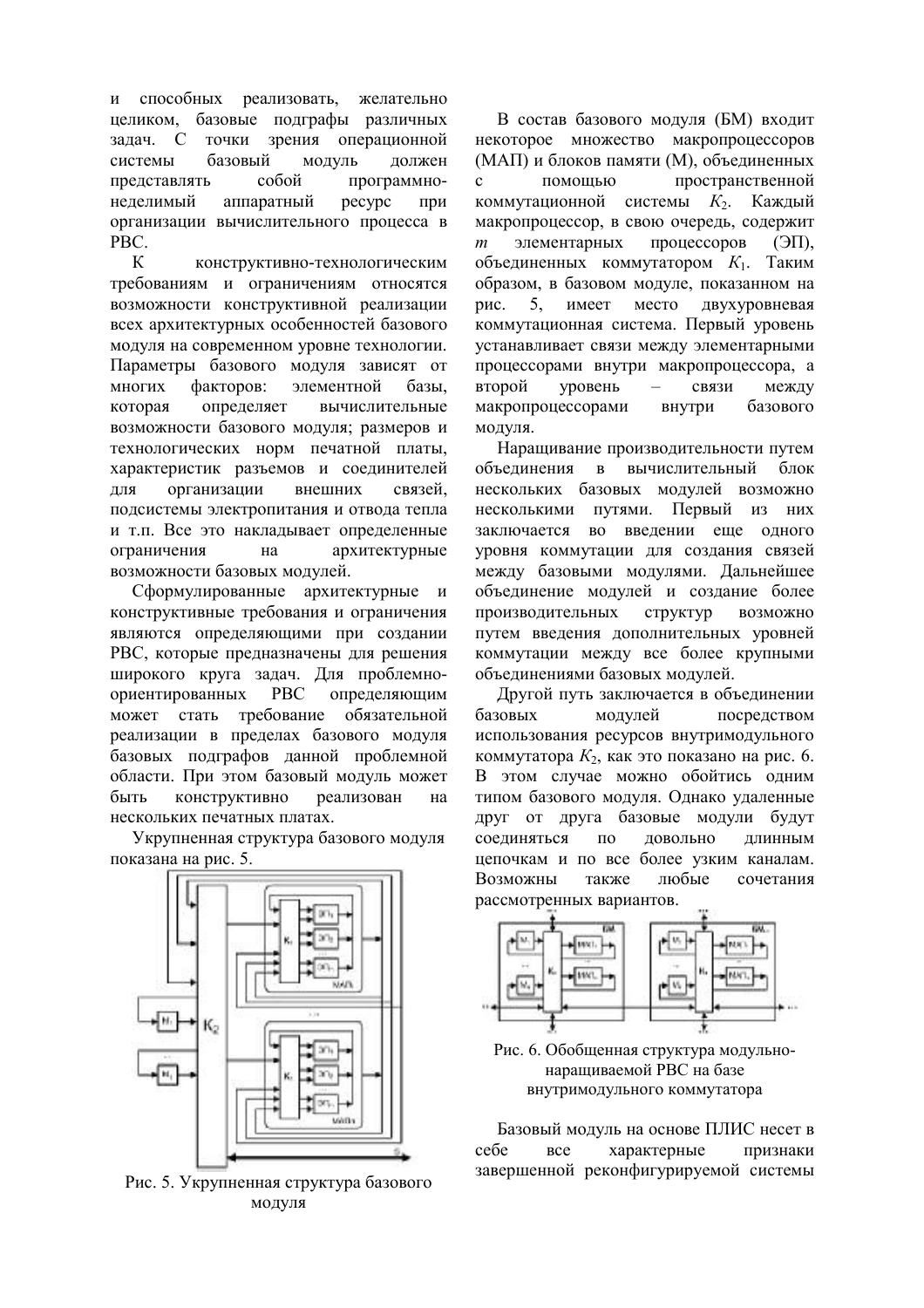$[467]$ Типовая компоновка базового модуля на основе ПЛИС показана на рис. 7.





Основные вычислительные возможности базового модуля сосредоточены  $\overline{R}$ решающем поле. которое содержит множество ПЛИС некоторое большой степени интеграции. В решающем поле создаются вычислительные И коммутационные структуры: макропроцессоры МАП<sub> $l$ </sub> – МАП<sub> $n$ </sub>, каждый из которых, в свою очередь, содержит несколько элементарных процессоров  $\partial\Pi_l$ - ЭП<sub>*m*</sub>, объединенных коммутаторами  $K_1$ , внутримодульный коммутатор  $K_2$ , контроллеры распределенной памяти для управления блоками распределенной памяти.  $Пnu$ этом сами блоки распределенной памяти выполняются на типовых микросхемах O3У SRAM или **SDRAM** необхолимого объема  $\overline{M}$ быстродействия.

Контроллер базового модуля (КБМ) выполняет функции управления и контроля всех систем базового модуля.

На базовом молуле располагаются также вспомогательные  $\overline{M}$ полсистемы: синхронизации, электропитания  $\overline{M}$ охлаждения.

Центральное место  $\overline{R}$ организации вычислительного процесса отволится контроллерам распределенной памяти. Контроллеры памяти работают  $\mathfrak{c}$ фрагментами параллельной программы, которые загружены в их блоки памяти. Исполняя параллельную программу, распределенной контроллеры памяти настройке участвуют в элементарных процессоров на выполнение необходимых операний  $\overline{M}$ созлают  $\mathbf{c}$ помошью коммутаторов  $K_1$  и  $K_2$  необходимые каналы

связи между ними, тем самым реализуя в базового пределах модуля мультиконвейерную вычислительную структуру, соответствующую базовому подграфу задачи.

Олна контроллеров часть распределенной памяти, исполняя фрагменты параллельной программы, организует синхронизирует  $\boldsymbol{\mathrm{M}}$ потоки ланных, полаваемые в вычислительные Другая часть контроллеров структуры. выполняет функции приема результатов вычислений. Базовый модуль с точки зрения организации потоков данных через аппаратно реализованный в нем базовый подграф показан на рис. 8.





Для созлания эффективных вычислительных **CTDVKTVD**  $\overline{B}$ пределах базового модуля необходимо оптимальное соотношение количества ПЛИС, количества блоков распределенной памяти и их объема. Для различных задач, решаемых на РВС, это соотношение различно. В то же структурной время ДЛЯ реализации вычислений не требуется запоминание множества промежуточных данных, так как они передаются для дальнейшей обработки последующие ступени конвейерного  $\mathbf{B}$ вычислителя без промежуточного запоминания. Это снижает требования к общему объему памяти на базовом модуле. Лля структурной реализации вычислений более критичным является количество блоков распределенной памяти, а не объем каждого блока или общий объем памяти. Помимо распределенной памяти. реализованной на типовых микросхемах  $O<sub>3</sub>$ вычислительных при создании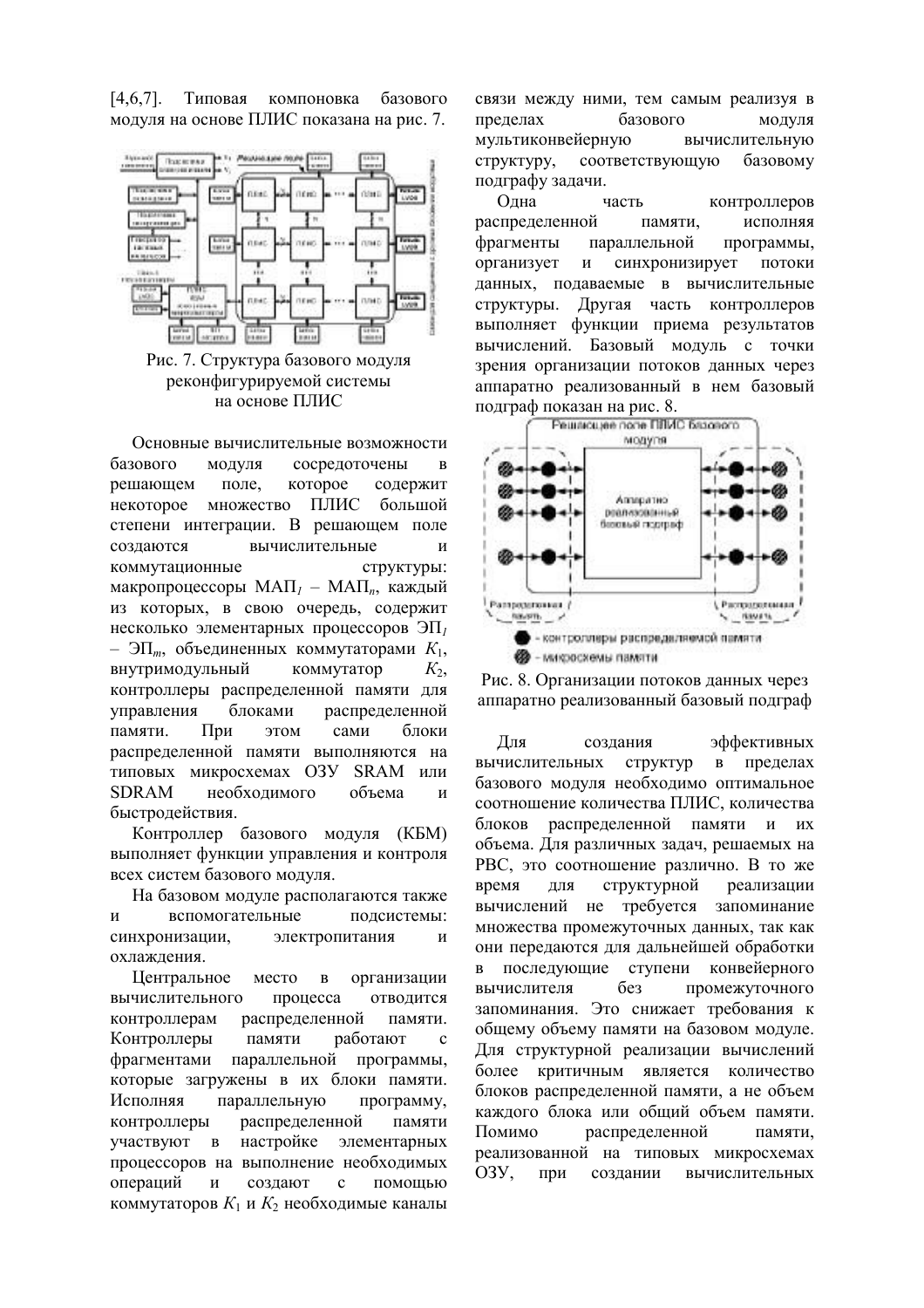**CTDVKTVD** широко используется внутрикристальная память ПЛИС.

Поскольку решающем  $\overline{B}$ поле реализуются вычислительные структуры, которые располагаются  $\overline{B}$ pecypcax нескольких или даже всех микросхем, то необходимо стремиться к тому, чтобы максимально снизить негативный эффект между кристаллами ПЛИС. границ Снижение межкристального эффекта границ достигается двумя путями. Первый из них предполагает использование ПЛИС максимальной интеграции, которые позволяют размещать все более крупные фрагменты функциональных узлов. Второй путь заключается в создании регулярных и однородных связей между всеми ПЛИС базового модуля да и всей РВС в целом.

С этой целью связи между ПЛИС решающего поля базового модуля основе целесообразно ВЫПОЛНЯТЬ на стандарта LVDS (Low Voltage Differential Signaling -дифференциальные сигналы низкого напряжения). Преимуществами **LVDS** стандарта являются: низкая потребляемая мошность **ВЫХОЛНЫХ** каскадов, низкий уровень создаваемых электромагнитных излучений, невосприимчивость синфазным  $\mathbf{K}$ электромагнитным помехам и наличие в микросхемах современных ПЛИС аппаратной поддержки для организации высокоскоростных передач данных на основе стандарта LVDS. Темп передачи данных по каждой двухпроводной линии в зависимости реализации **OT** может составлять несколько гигабит в секунду.

ПЛИС решающего поля располагаются в узлах двумерной решетки и соединяются межлу собой ортогональной системой связей по близкодействию. Такая система связей позволяет существенно упростить печатную плату и улучшить ее частотные характеристики, поскольку связи между соседними микросхемами не превышают единицы сантиметров. Данные между дальними микросхемами передаются по транзитным каналам через промежуточные микросхемы, используя систему ортогональных связей.

Следующим конструктивным уровнем, где необходимо принимать специальные меры для снижения эффекта границ, являются базовые модули.

Поскольку при реализации вычислительных структур больших базовых подграфов может не хватить ресурсов одного базового модуля, то возникает необходимость реализации таких структур в пределах двух и более базовых модулей. При этом важно сохранить темп передачи данных из микросхем решающего поля одного базового модуля непосредственно в ПЛИС другого базового модуля. Для сохранения темпа передачи в межмодульных обменах целесообразно LVDS. использовать стандарт также Единый тип интерфейса между ПЛИС как в пределах одного базового модуля, так и между различными базовыми модулями, обеспечивает одинаковые скорости обмена и снижает эффект границ в пределах общего схемотехнического ресурса РВС.

Принцип модульной наращиваемости позволяет увеличить производительность РВС при увеличении количества базовых модулей. При этом обеспечивается возможность организации ресурсонезависимого и отказоустойчивого программирования. параметризуемого относительно вычислительного pecypca (количества базовых модулей), вылеляемого для решения задачи. Задача может быть решена на любой конфигурации вычислительной структуры. Выход из строя одного или нескольких базовых модулей не влечет за собой прекращение решения залачи  $\overline{M}$ необходимость ее полной перетрансляции. а лишь несколько замедляет процесс решения [4,7].

На основе описанной выше концепции в НИИ МВС ЮФУ за последние 5-6 лет был **PBC** различной создан ряд производительности и назначения, **ИЗ** которых две системы в настоящее время выпускаются серийно.

Внешний вил олной из созланных РВС производительностью 200 Гфлопс и ее базового модуля 16V4-50 показан на рис. 9 и рис 10.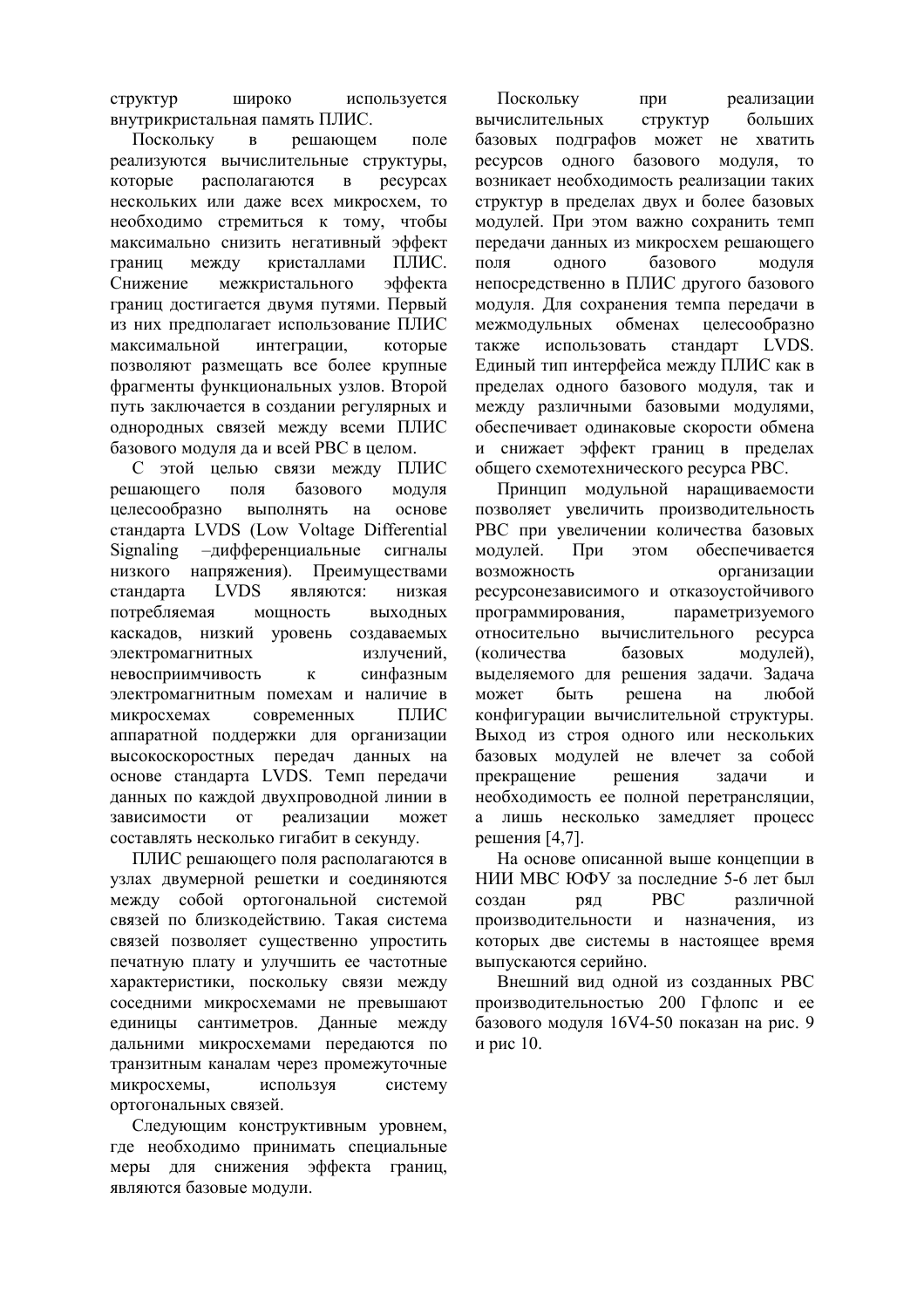

 $\overline{p}$ 

ис.9. РВС «Медведь»



Рис. 10. Универсальный базовый модуль 16V4-50

Показатели «компактности»  $\overline{M}$ «эффективности» созданных систем составили 5-6 Гфлопс/дм<sup>3</sup> и менее 18000-20000 руб/Гфлопс. Для задач символьной обработки эти же показатели составили  $115x10^9$  операци/дм<sup>3</sup> и 2000 руб/млрд.оп.

 $\overline{B}$ настояшее время  $\overline{10}$ заланию Фелерального агентства  $\overline{10}$ науке  $\mathbf{u}$ инновациям выполнение велется Государственного контракта No 02.524.12.4002 теме «Созлание  $\Pi$ <sup>O</sup> семейства высокопроизводительных многопроцессорных вычислительных систем с динамически перестраиваемой архитектурой основе на реконфигурируемой элементной базы и их математического обеспечения для решения вычислительно трудоемких задач» в рамках Федеральной нелевой программы «Исследования  $\mathbf{M}$ разработки  $\overline{10}$ приоритетным направлениям развития научно-технологического комплекса России на 2007-2012 годы».

Целью разработки является создание на единых архитектурных принципах семейства программно-совместимых РВС производительностью от 0,025 Тфлопс до 6 Тфлопс. Создаваемое семейство РВС включает:

РВС-5 - высокопроизводительная  $\bullet$ систему производительностью 6 Тфлопс;

PBC-1P и PBC-1К - системы производительностью более 1 Тфлопс;

РВС-0.2-РС - рабочую станцию производительностью 300 ГФлопс;

РУПК-50 и РУПК-25 - ускорители персональных компьютеров производительностью 50 и 25 ГФлопс.

Старшие представители семейства создаются принципах модульной на наращиваемости и будут обладать почти линейным ростом реальной в зависимости от производительности увеличения аппаратного ресурса [7].

Лля создания семейства PBC. системного и прикладного программного представителей, обеспечения  $er<sub>o</sub>$ информационной  $\mathbf{M}$ программной инфраструктуры для обучения и поддержки потенциальных пользователей семейства образован консорциум из ряда научных и научно-производственных организаций, в который вошли: НИИ МВС ЮФУ (г. Таганрог) - головной исполнитель проекта; «Квант» ФГУП «НИИ  $(r. \tMocrba)$ : «Южный научный центр РАН» (г. Ростовна-Дону); «Специальная астрофизическая обсерватория РАН» (пос. Нижний Архыз); НИЦ «СуперЭВМ и нейрокомпьютеров» (г. Таганрог); НИВЦ МГУ (г. Москва).

производительность Реальная **BCCX** представителей семейства РВС планируется не ниже 50% от указанной пиковой производительности на широком классе вычислительных задач. При этом они будут обладать существенно меньшими габаритами, энергопотреблением и стоимостью  $\Pi$ <sup>O</sup> сравнению с суперЭВМ кластерного типа аналогичной производительности.

### Системное программное обеспечение

Программирование РВС отличается от программирования **MBC** традиционной архитектуры,  $\boldsymbol{\mathrm{M}}$ его можно условно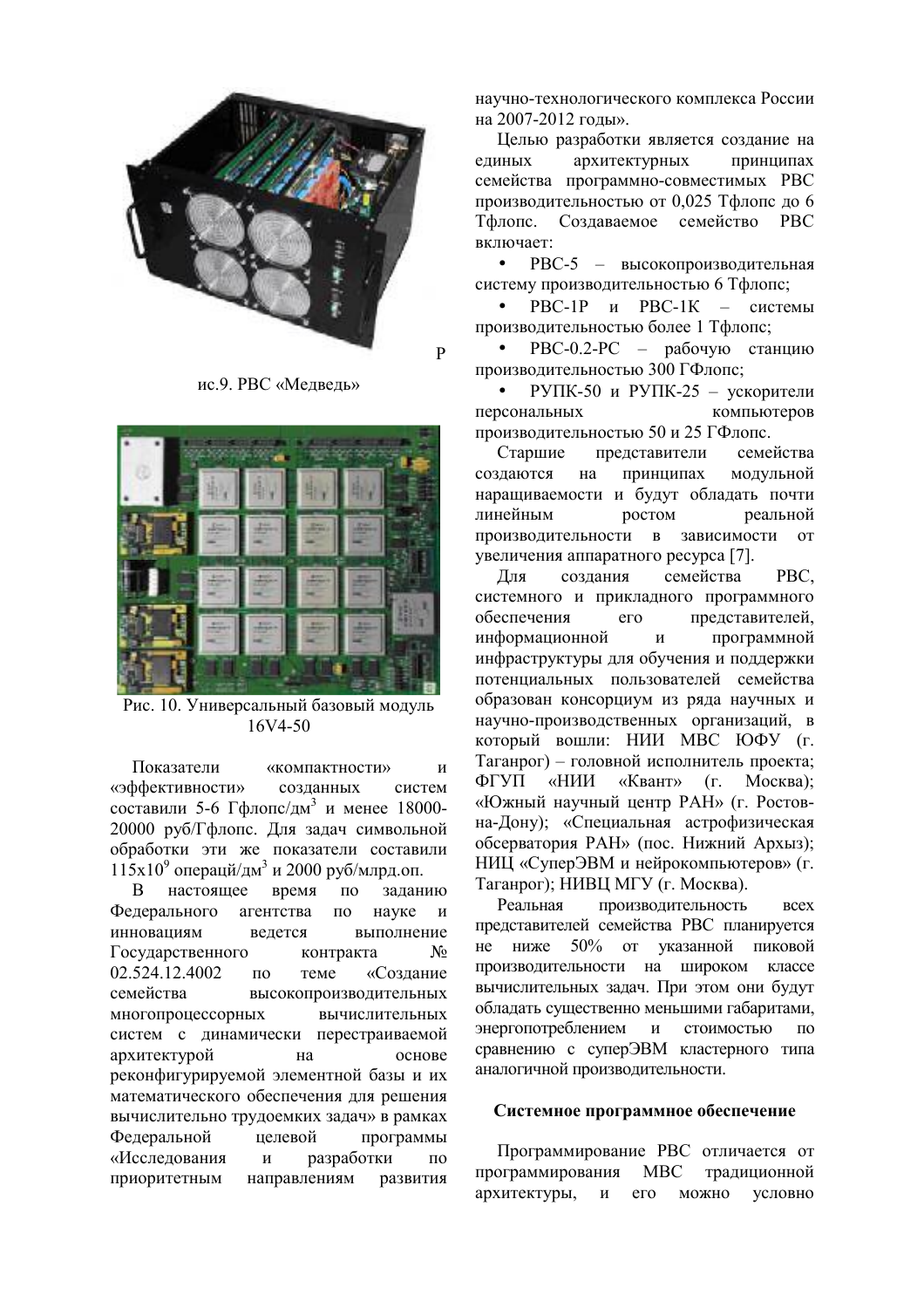разделить на лве составляющие: программирование структурное, которое созлает необходимые вычислительные структуры в поле логических ячеек ПЛИС,  $\overline{M}$ программирование процедурное программирование  $\overline{B}$ традиционном смысле, заключающиеся в организации вычислительного процесса в РВС. При этом программирование вычислительных вызывает пользователей **CTDVKTVD**  $\mathbf{V}$ наибольшие трудности [10]. Это связано с традиционно, тем, ЧTO пользователи Привыкли программировать только организацию вычислительного процесса, опираясь на неизменяемую аппаратную средств поддержку вычислительной техники. время  $\overline{B}$ T<sub>O</sub> как ЛЛЯ программирования вычислительных структур РВС требуется совершенно другая квалификация, а именно - квалификация схемотехника.

При программировании пользовательской задачи структура РВС приобретает черты специализированной многопроцессорной **JBM.** которая оптимально соответствует структуре решаемой задачи из предметной области. Это обеспечивает высокую реальную производительность системы. близкую к пиковой производительности на широком классе залач.  $\mathbf{M}$ позволяет достичь практически линейного роста производительности при наращивании аппаратного pecypca. Эффективность вычислительного процесса при реконфигурации архитектуры РВС на низком (схемотехническом) уровне может быть повышена от 10 до 100 раз по сравнению с вычислительными системами, архитектура которых не может быть изменена. Это делает, с одной стороны, чрезвычайно привлекательной реконфигурируемые на низком уровне системы, а с другой стороны. ИX программирование становится  $\overline{10}$ сложности сопоставимым с созданием новой вычислительной системы. Такой подход требует новых методов и средств организации параллельных вычислительных процессов.

Создаваемое рамках проекта  $\overline{R}$ системное и прикладное программное обеспечение обеспечивает потенциальным пользователям удобство программирования сложных практических задач на РВС и включает: программный комплекс средств разработки прикладных программ, средства алминистрирования вычислительных ресурсов РВС и служебные программы и драйверы.

Целью создания программного комплекса средств разработки прикладных программ для РВС является предоставление пользователю возможностей, которые ПОЗВОЛЯЮТ созлавать программы без привлечения специальных знаний в области схемотехники ПЛИС и по сложности будут обычному приближены  $\mathbf{K}$ программированию ДЛЯ многопроцессорных **OBM.** Основными задачами программного комплекса средств разработки эффективная являются реализация вычислительно трудоемких фрагментов задач различных проблемных областей на ПРОИЗВОЛЬНОМ количестве кристаллов ПЛИС и взаимосвязанных произвольном количестве базовых модулей, а также поддержка разработки и отладки приклалных программ на языках вычислений, в структурно-процедурных том числе с вызовом библиотечных функций настройки архитектуры системы и реализации необходимых вычислительных структур на множестве ПЛИС.

Программный комплекс средств разработки прикладных программ для РВС содержит: язык ассемблера Argus v.3.0; структурно-процедурного язык программирования высокого уровня COLAMO v.2.0; интегрированную среду разработки аппаратно-программных решений прикладных задач Argus IDE v.3.0 поддерживающую языки программирования Argus v.3.0 и COLAMO v.2.0; отладчик параллельных программ на базовых модулях РВС, поддерживающий межмодульные связи; программный к вычислительным интерфейс лоступа **PBC** ресурсам **ИЗ** различных сред программирования: разработки среду вычислительных структур для синтеза масштабируемых параллельноконвейерных процедур. оперирующую библиотекой схемных решений (IP-ядер).

Язык структурно-процедурного программирования высокого уровня **COLAMO**  $[4, 8]$ обеспечивает синтаксическую поддержку реконфигурации аппаратной платформы **PBC** возможность использования  $\mathbf{M}$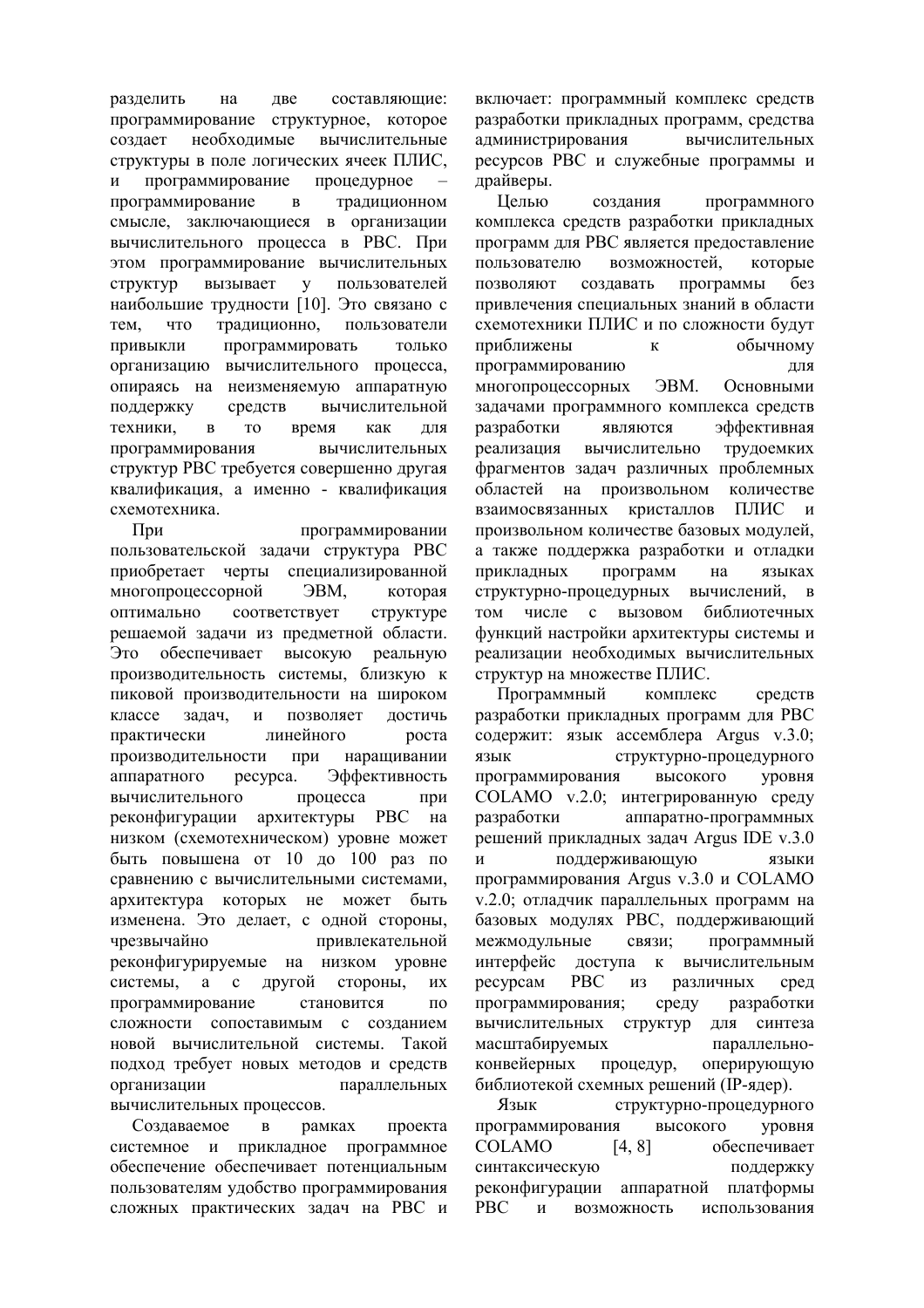элементов библиотеки масштабируемых IP-**COLAMO** Транслятор  $v$  2.0 ядер. обеспечивает трансляцию исходного кода программы в язык ассемблера Argus v.3.0 и в VHDL посредством среды разработки масштабируемых параллельноконвейерных процедур Fire!Construktor, создавая тем самым конфигурационные файлы для ПЛИС.

Срелства администрирования вычислительных PBC. ресурсов необходимые для обеспечения доступа и управления вычислительными ресурсами базовых модулей, состоят из сервера удаленного доступа к вычислительным ресурсам, обеспечивающего обработку удаленных заявок на использование ресурсов вычислительных  $\mathbf{M}$ поддерживающего очередь заявок с учетом приоритетов пользователей и клиентской удаленного части доступа. обеспечивающей прозрачный с точки зрения пользователя режим доступа и функционирования удаленных базовых модулей системы.

### Заключение

Описанные статье Принципы  $\mathbf{p}$ построения высокопроизводительных систем на основе реконфигурируемой элементной базы и создаваемое на этих семейство **PBC** являются принципах принципиально НОВЫМ направлением развития высокопроизводительной вычислительной техники. B качестве основного вычислительного элемента в универсальные PBC используются He микропроцессоры, а ПЛИС. Это дает возможность пользователям создавать в базовой архитектуре РВС виртуальные специализированные вычислители, структура которых адекватна структуре решаемой задачи, что, в свою очередь, обеспечивает высокую эффективность вычислений и близкий к линейному рост производительности при наращивании вычислительного ресурса.

Проблема снижения производительности традиционных МВС на сильносвязанных задачах может быть разрешена только путем предоставления пользователю больших возможностей в части архитектурного программирования аппаратного параллелизма вычислительной системы  $\overline{R}$ этом контексте PBC. построенные на принципах, описанных в статье, обладают рядом преимуществ перед многопроцессорными системами традиционной организации, основанными на использовании микропроцессоров в основного вычислительного качестве элемента.

 $O.C.$ 1 Алалышев Ликарев  $H.M.$ Овсянников А.П. и др. СуперЭВМ: области требования применения  $\boldsymbol{\mathrm{M}}$  $\kappa$ производительности - Известия ВУЗов. Электроника, 2004. - №1. - С.13-17.

2 Воеводин В.В. Воеволин Вл.В. Параллельные вычисления. - С.-Петербург: «БХВ-Петербург», 2002. - 599 с..

3 Каляев  $A.B.$ Многопроцессорные системы вычислительные программируемой архитектурой.  $M_{\cdot}$ : Радио и Связь, 1984. - 240 с.

4. Каляев А.В., Левин И.И. Модульнонаращиваемые многопроцессорные системы  $\overline{c}$ структурно-процедурной организацией вычислений. - М.: Янус-К,  $2003. - 380$  c.

 $\mathcal{F}$ Каляев  $H.A...$ Левин И.И. Многопроцессорные вычислительные системы (суперкомпьютеры): состояние и перспективы. // Вестник компьютерных и информационных технологий.  $\sim$   $M$ : Машиностроение, 2004. – №5. - С. 25-44.

6. Беседин И.В., Дмитренко Н.Н., Каляев И.А., Левин И.И., Семерников Е.А. Семейство базовых модулей ЛЛЯ реконфигурируемых построения многопроцессорных вычислительных систем  $\rm{co}$ структурно-процедурной организацией вычислений. // Материалы Всероссийской научной конференции «Научный сервис в сети Интернет: технологии распределенных вычислений», Новороссийск.  $M$ . Излательство  $\equiv$ Московского университета, 2006. - С 47-49.

7. Каляев  *A* Левин И И Высокопроизводительные модульнонаращиваемые многопроцессорные системы на основе реконфигурируемой Вычислительные элементной базы  $\frac{1}{2}$ методы и программирование. - М.:Изд-во Московского Университета, 2007. - Т.8. - $\text{N} \Omega$ . - C. 181-190.

8. Каляев А.В., Каляев И.А., Левин И.И. Многопроцессорные вычислительные системы с программируемой архитектурой